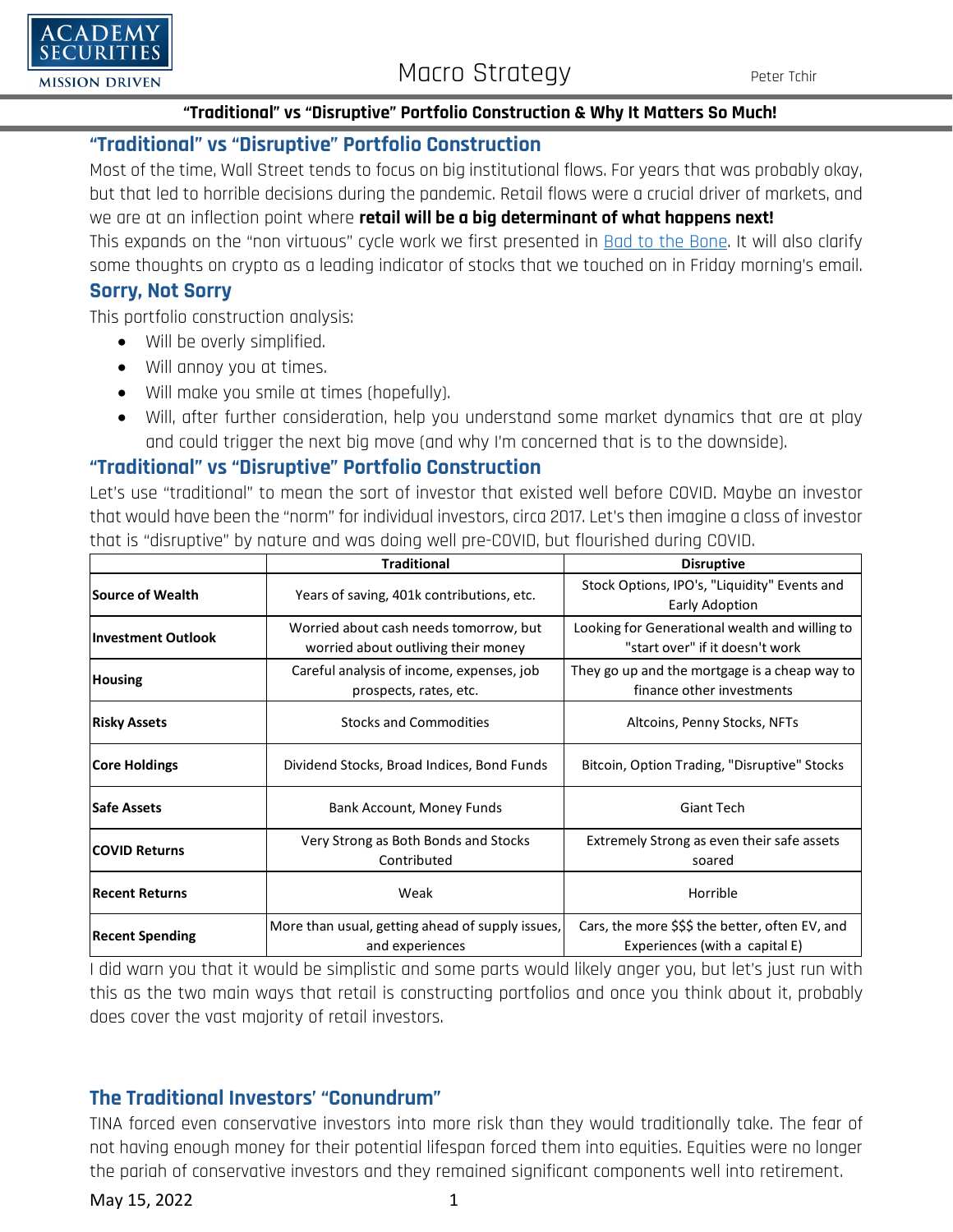# $\Box$ A DEMY **SECURITIES**

### **"Traditional" vs "Disruptive" Portfolio Construction & Why It Matters So Much!**

That worked great, but there really was no alternative.

I expect this group is already "de-risking." They can decrease risk for similar expected returns.

The S&P 500 expected dividend yield is up to about 1.6%, though the recent increase from 1.4% in March and 1.3% at the end of December is by stocks dropping in price (the S&P 500 is down 15.6%) rather than by dividend growth. At the same time, the 10-year Treasury yield has risen from 1.5% to almost 3%. You can plow money into corporate credit to pick up additional current income and even the money market funds are back to paying some interest.

Fear of rising rates has caused big bond fund ETF outflows. The Muni market, mostly reflective of retail, has been a seemingly never-ending series of BWIC after BWIC (bid wanted in competition).

But, if you felt you needed to own dividend stocks to get income and those stocks are down hard and their yields now pale in comparison to Treasuries, do you start de-risking?

The "will I have enough" comes down to total return and carry. For whatever reason, and I'm not sure of the reason, the "will I have enough" investors seem to focus on yield more than anything and seem far more willing to take bond losses on a mark to market basis than they do on stocks. Ok, I cannot fully blame them, but there is this strange detachment from total return vs income, at least when I get more involved in that space.

I would not be surprised if these investors, while generally de-risking, weren't adding some "hot sauce" to their portfolios. Taking some flyers on disruptive stocks and other assets that they "missed" during the crisis, but can now buy at "bargain" prices (or at least much cheaper than their peak prices).

**While it will be gradual, I think this "de-risking" is occurring and will continue to occur as "traditional" investors go back to their roots and take on more "traditional" portfolios containing fewer equities and more bonds.**

## **The Disruptive Investors' Problem #1 - Crypto**

While traditional investors face a conundrum, the disruptive investors face a real problem.

Bitcoin is at its lowest levels since December 2020. Anyone who added bitcoin during that timeframe is now underwater.

Making the situation more perilous (and why I'm currently so bearish crypto) is that:

### • **Adoption and interest are waning.**

- o When the average person sees something go up 10% a week and their media streams are filled with people calling for ever-increasing price targets, an asset class gets a lot of attention. When something stumbles and continues to stumble, even after a very successful run, the "told you so" crowd gets a lot more airtime. In December we wrote that TINA, BOGO, [and FOMO's Engines Are Stuttering.](https://www.academysecurities.com/wordpress/wp-content/uploads/2021/12/TINA-BOGO-and-FOMOs-Engines-are-Stuttering.pdf) That thesis continues to play out and is worth a read.
- o **We had a strong "use case"– Russia invading Ukraine**. Currency restrictions. Sanctions. But, after a brief post invasion pop, crypto has renewed its descent. That likely discourages new investors.
- **When "stable" coins become "unstable."** This is the extent of my current knowledge, but here is my best take. Stable coins act as an "intermediate" step where people transacting in the crypto universe can remain in the crypto space without taking the market volatility of the cryptocurrencies. Terra (Luna), usually referred to as UST, was a \$20 billion market cap algo based stable coin. I will be honest, I'm not sure what an algo based stable coin is, and I'm not about to find out, because it apparently went "poof." Tether, known as USDT (notice how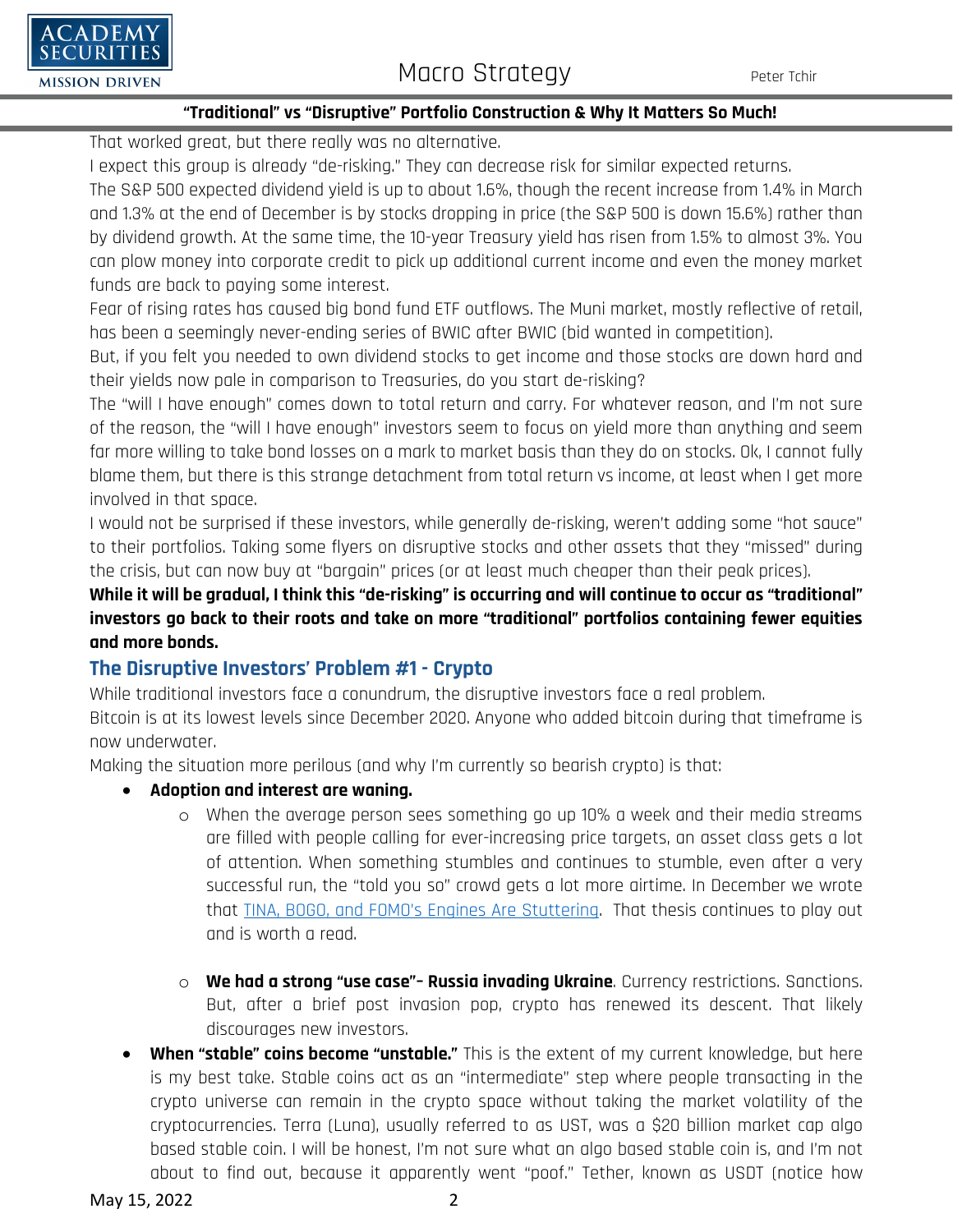

# **MACRO STRATEGY** Peter Tchir Macro Strategy Peter Tchir

### **"Traditional" vs "Disruptive" Portfolio Construction & Why It Matters So Much!**

everything about crypto is meant to sound or look like a currency - great marketing), is worth \$80 billion and is "supposedly" backed by some sort of assets. That at least I understand. I can relate to something being backed by something. There have been repeated questions about what is actually backing it, but those have been met by repeated assertions that it is in fact backed by assets. Tether (which was trading below \$1) has rebounded since Thursday. I don't know, but if you've gotten to this point and haven't invested in crypto but are thinking about starting now, I'd love an explanation (btw, "stable coins" is another brilliant marketing moniker – there really is a trend here). **I'm digging deeper into this whole area, but I don't see how it is anything but a red flag**.

- **China is trying to crack down on crypto use**. One way is enforcement and the other way (no idea how they'd do it but always in the back of my mind) is the fact that you don't have to worry about money outside of the system if you figure out a way to drive it to zero. I'm told its impossible, but I'll leave it as low probability rather than impossible.
- **The U.S. and Western Europe will impose regulations.** Mostly for tax purposes, but increasingly to ensure that less can occur outside the system.
- **I strongly believe that the NSA helped track some well publicized ransomware payments and helped get that returned.** One, it tells me what a big, powerful entity can do if they focus on the space (assuming my "guess" is correct) which makes me think back to the China point. Two, ransomware as a "use" case may be dropping.

**I'm extremely bearish crypto here.** I understand that the "maxis" (bitcoin maximalists, who loath crypto other than bitcoin) point to many of the problems listed above as a reason to view bitcoin as a "flight to safety" play in crypto, but I don't buy into it.

This is not the time, nor the place, but all you have to do is scroll through Twitter and you will find people with 100s of thousands of followers who say things just blatantly and factually incorrect. I'm not arguing about those who say it is going to \$1 million, or those who tout that it is an inflation hedge, or those who say it is going to zero (and pound their chests on every drop, despite being wrong for the past few years), just people who state things as "facts" that are not in fact, facts. How many people are being "influenced" by the influencers? I think a high number and that scares me for the longer-term viability of the product (given everything else mentioned), but more importantly, leads me to believe the price drop could be larger than many expect.

I didn't even delve into the "alt" coins or NFTs, which are bigger disasters waiting to happen (if it hasn't already happened). That was the "play" money part of their portfolio and that for many is gone (along with interest in penny stocks).

### **The Disruptive Investors' Problem #2 – Disruptive Stocks**

I'm not even going to include the cannabis related stocks because it makes the chart too complex, is piling on, and isn't 100% related to my thesis, but probably could be.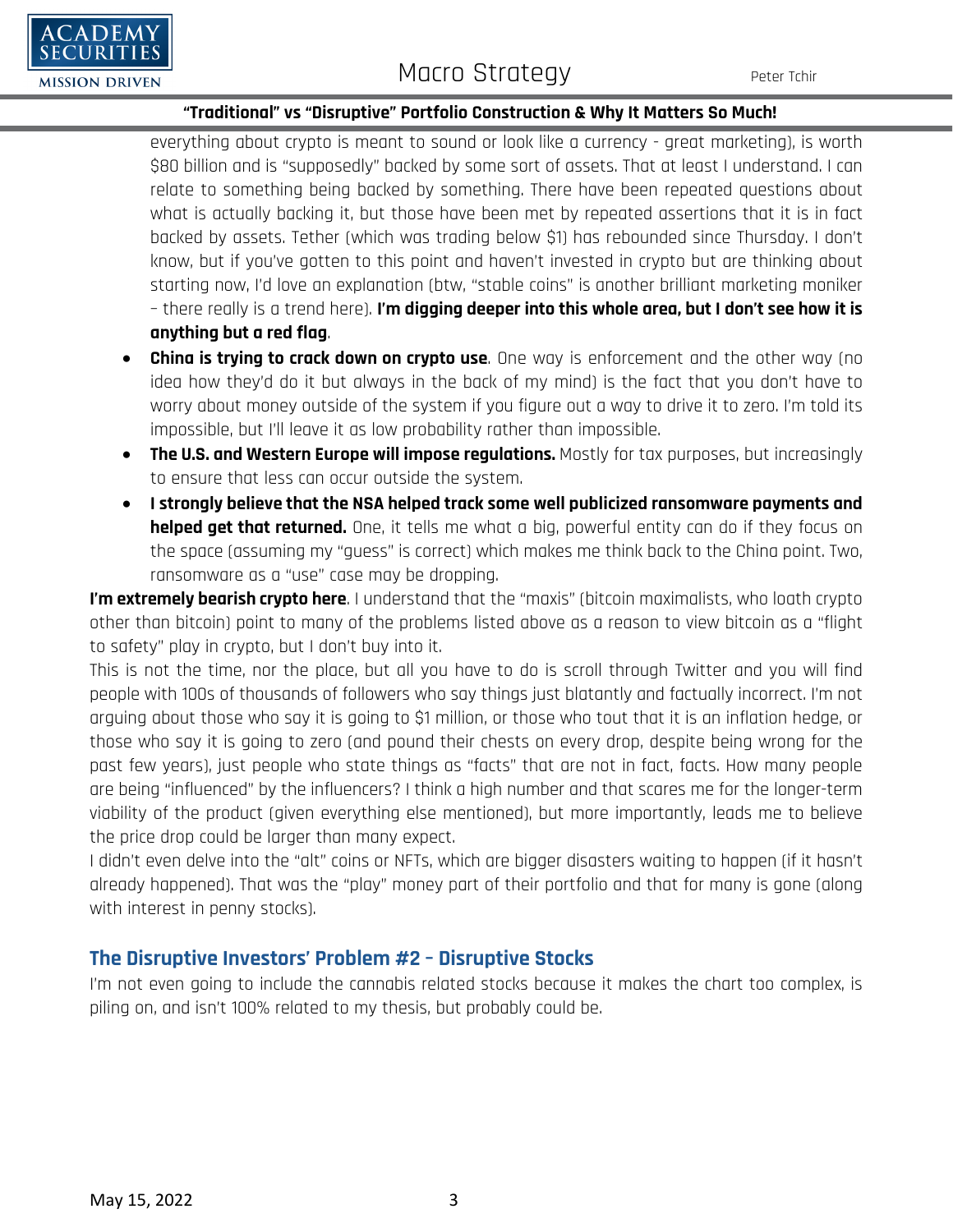





ARKK, at one point in early 2021, had outperformed the S&P 500 (SPY) by 194%! And the S&P's gains were not shabby! It had even blown away the returns of the Nasdaq 100 (QQQ). Now, in a "stunning" reversal, its returns since the start of 2018 are now lower than either of those!

As mentioned before, I do think more people are betting on a rebound (ARKK and TQQQ - 3x leveraged QQQ - have been getting extreme inflows), but **some part of the disruptive investor must be nervous that they aren't diversified at all?**

## **The Disruptive Investors' Problem #3 – Cash Equivalents?**

Maybe I am wrong in what these investors considered "safe" assets. Ways to park their money. Maybe, they didn't view giant tech as a cash holding/easy to access and was certain to go higher.

I may be wrong on that, but we have seen some of those companies turn over recently.

### **What if I'm right? What if the "disruptive investor" suddenly realizes that their portfolio should look a lot more like the traditional investor's portfolio?**

I think it might be difficult to distinguish between capitulation and a rebalancing from "disruptive" to "traditional," but I'd argue that we have been seeing signs of that and it is unlikely to be over.

### **The End of "Gambling" Nation?**

David Portnoy, the president of Barstool Sports (@stoolpresidente on Twitter) has gone from calling markets and competing with Cramer for social media's most vocal stock "analyst" to mostly focusing on one-bite pizza reviews and sports, which he does extremely well!

DKNG down from \$70 to \$12, PENN down from \$135 to \$31, HOOD down from \$70 to \$11, and COIN down from \$350 to \$68 (though it almost broke \$40 on Friday) all benefitted from this "gambling" mentality we saw during COVID. Maybe HOOD and COIN were experiencing "investing," but I don't think it is a leap of faith to consider at least some of it "gambling" or at least having the mentality of a "gambler" rather than an investor (you cannot convince me otherwise on weekly options on single stocks).

# **These are all tied together and all represent a dramatic shift in "disruptive" behavior.**

### **TQQQ**

I am going to come back to TQQQ for a moment.

It closed on Friday with a market cap of about \$13 billion with 414 million shares outstanding. On April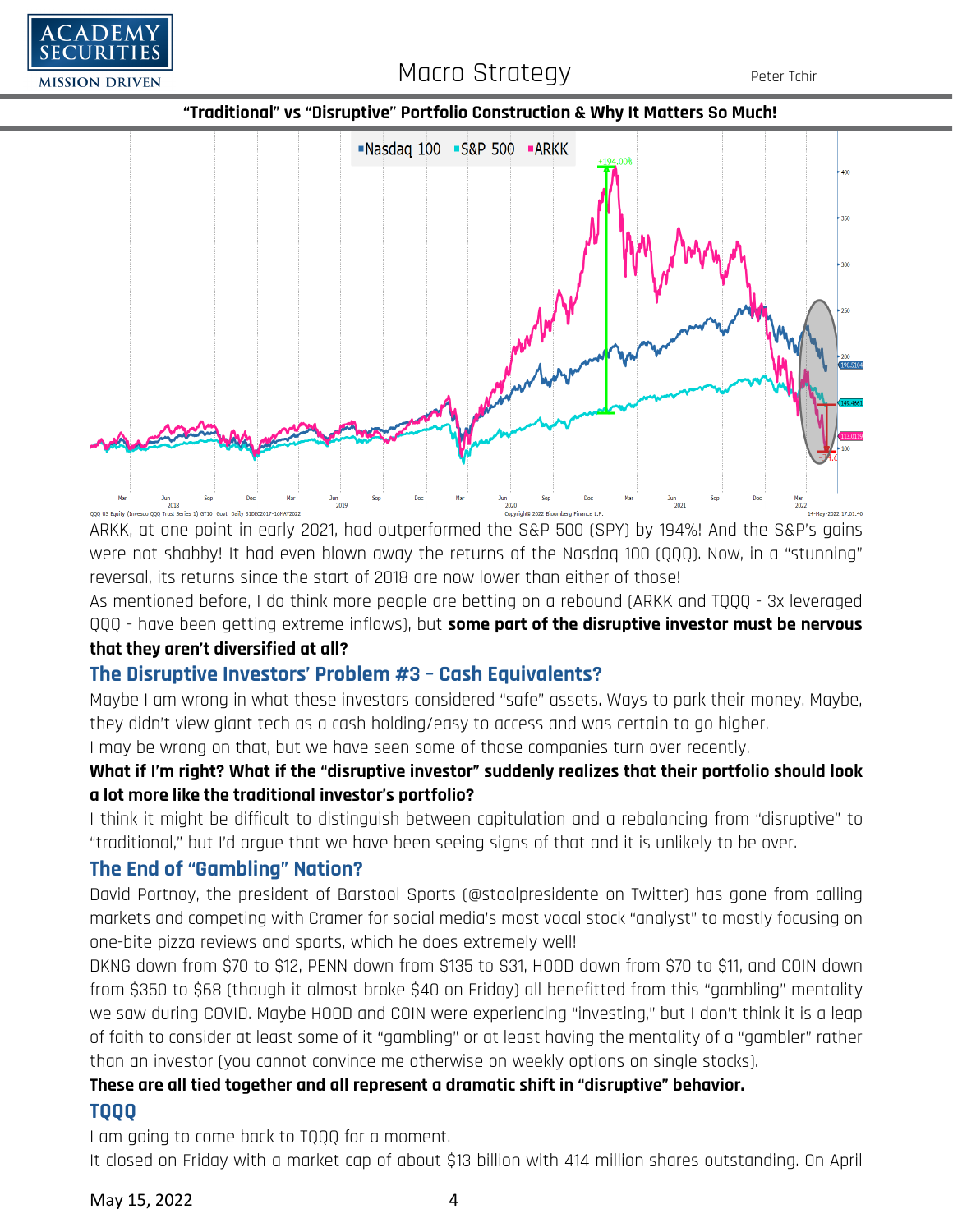

### **"Traditional" vs "Disruptive" Portfolio Construction & Why It Matters So Much!**

first, it had 321 million shares outstanding, so people have added about 100 million shares to this ETF in the last 6 weeks. TQQQ has dropped from \$58 to \$32 during that time. People are adding almost every day. There is very little capitulation (actually no capitulation). SQQQ - the 3x inverse - has fewer shares now than it did in January despite rallying from \$29 to \$52 over that time period. The aforementioned ARKK has by far the most shares outstanding in its history (though a much smaller total market cap).

But I digress, so back to TQQQ.

TQQQ had a market cap of \$13 billion on Friday. QQQ closed at \$302 (TQQQ doesn't actually buy QQQ, but let's pretend it does, since that simplifies the math).

On Monday, TQQQ has to be set up to deliver 3x the daily percentage change in the Nasdaq 100 (QQQ is our proxy).

So, let's assume that TQQQ borrows \$26 billion to buy \$39 billion of QQQ (129 million shares).

That means that whatever happens on Monday, TQQQ will have made or lost 3x the daily percentage change.

For example, if QQQ went up 3% on Monday, it would close at \$311.06 (using \$302 as starting price).

The shares held by TQQQ would be worth \$40.17 billion, which after they repaid the loan would be worth \$14.17 billion (or 9% higher than the \$13 billion TQQQ started the day at).

### **But this is where it gets interesting!**

As we went into Monday's close, QQQ would need to be prepared to match 3 times the daily percentage change.

Even at the elevated price of QQQ, TQQQ would need to hold 136.6 million shares going into Tuesday (instead of the 129 million shares it already had).

### **So, TQQQ would have a buy order in at the close on 7.5 million shares of QQQ or \$2.3 billion!**

The daily rebalancing of a 3x leveraged fund creates additional buys on up days and additional sells on down days! It tends to make moves even bigger than they would be otherwise.

Think about that, a fund that is "only" \$13 billion needing to buy as much as \$2.3 billion if we get a 3% move (which seems the norm) and there were no inflows! This is the exact sort of mechanism that caused the inverse VIX ETFs to explode, though by their nature they actually had much higher leverage because of the way the underlying share count was calculated, but that should be a sobering reminder.

## **The reverse also happens and TQQQ will have to sell into the close on down days, but so far, that has been largely offset by fund inflows!**

What if the fund inflows stop?

## **My Fear**

My biggest fear is a shift from "disruptive" portfolios to "traditional" portfolios.

- The riskiest portion has been hard for many (NFT, Alt Coins, etc.)
- The "core" investment, other disruptive stocks, bitcoin, etc., has been hit hard.
- The companies they are working for may have gone from upping pay to suddenly being focused on costs, making salary less certain going forward.
- The thing that they viewed as the "piggy" bank is suddenly under pressure as well.

These things occurring force a large unwind. Unfortunately, some of the "safe" stocks have come to represent huge portions of the indices, which would quickly spread losses.

Could we have TQQQ "go poof" like the VIX ETNs? No, the leverage isn't there.

Could we have a limit down day as outflows combine with rebalancing and other selling to hit broad markets? I do not see why not.

May 15, 2022 5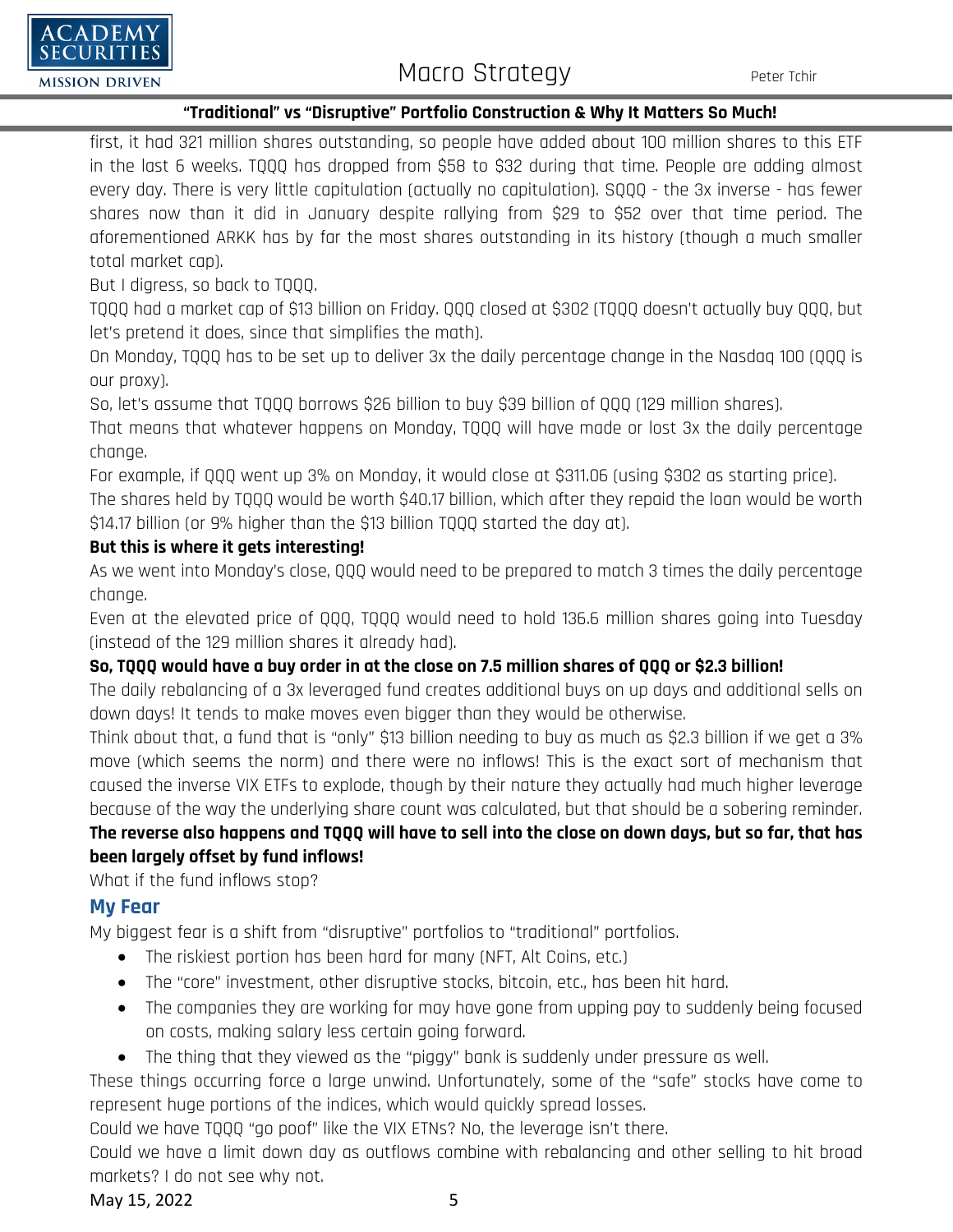

### **"Traditional" vs "Disruptive" Portfolio Construction & Why It Matters So Much!**

Could this happen if crypto rebounds? I doubt it, in fact, I think crypto would need to be the catalyst for more of the moves we have seen, but if crypto goes down and stays down (given its poor liquidity), we see a very ugly day in risk assets.

### **Bottom Line**

I think we could see the Fed soften its stance now that Powell is being confirmed. That would help risk assets, but I'm far more concerned that Thursday's crypto led selling pressure was only a taste of what is to come. I don't know the timing, but puts for the next month seem worth it.

I will also be watching to see if there is any "profit" taking on the recent bounces in the crypto and disruptive stocks.

On Treasuries, we will get TIC data on Monday that shows what China, the Saudis, and other countries did with their Treasury holdings in March (I suspect that they reduced their exposure and that will explain some of the relative performance of Treasuries versus the debt of other countries).

I don't see liquidity improving in the coming weeks as we are at best halfway through people rethinking about risk and reward and adjusting their portfolios accordingly (hedge funds, large asset managers, traditional, and disruptive investors included).

**Maybe this was all just a crazy way to think about markets, how they are intertwined, and what is happening, but it explains a lot and highlights some serious and plausible risks!**

As much as I think tone at the Fed will change, I'm more nervous than bullish (again) – ugh!